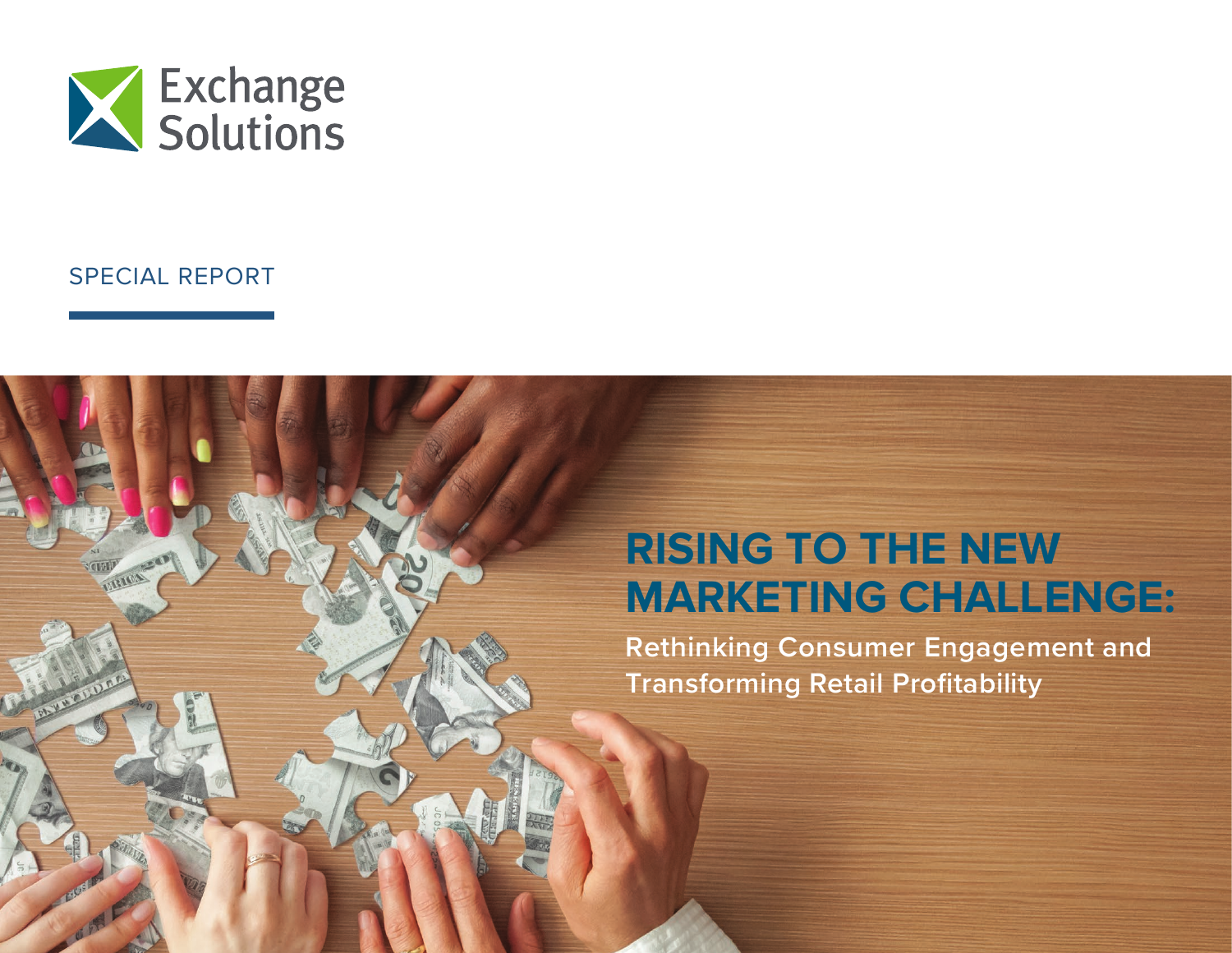2020 reinforced for Chief Marketing Officers and marketers under their leadership that the only constant is change. As social, political, economic and environmental instability challenged the retail industry, these factors also continued to challenge the function of the marketing team. Traditionally tasked with representing the brand and leading the creation of customer experiences, marketers are also in charge of managing the consumer journeys that lead to awareness, consideration, purchase and in the best of scenarios: loyalty and advocacy. Marketers and their leaders are tasked to make measurable contributions to business success and retail profitability.

# **New Challenges**

Exchange Solutions acknowledges the many threats to the traditional role of the marketer. However, our report will focus on the current issues and opportunities that have been created by market disruptions, including the most recent disruption to the North American (and even global) economy.

In "Leadership Vision for 2021: Chief Marketing Officer" (Gartner, October 2020), Gartner highlights 4 critical issues facing the CMO, and by extension, the marketer, as well as their recommended response for marketer success against these issues.<sup>1</sup>

**CMOs are expected to lead marketing to deliver near-term growth and support a long-term vision of digital transformation. But in an environment of unprecedented uncertainty, and demands to accelerate digital business, chief marketing officers must match visionary leadership with adaptability in order to succeed.2**

|    | <b>Issues Facing Marketers According to Gartner<sup>3</sup></b> | <b>Gartner's Recommended Response4</b>                            |
|----|-----------------------------------------------------------------|-------------------------------------------------------------------|
| 01 | Uncertainty is the only certainty.                              | Agility becomes the new normal.                                   |
| 02 | Customer needs are rapidly changing.                            | Rapid customer evolution continues.                               |
| 03 | Marketing budgets are under pressure.                           | Cost optimization is central and starts<br>with data and martech. |
| 04 | CMO success depends on allies and partners.                     | CMOs must expand their spheres<br>of influence.                   |

Exchange Solutions challenges marketers to rethink consumer engagement today. Retail marketers are invited to read on to learn about successful in-market examples and actionable insights to deliver heightened profitability to their organization through truly personalized digital experiences.

<sup>1</sup> "Leadership Vision for 2021: Chief Marketing Officer" Gartner, Jennifer Polk, Evan Neufeld, October 2020.

GARTNER is a registered trademark and service mark of Gartner, Inc. and/or its affiliates in the U.S. and internationally and is used herein with permission. All rights reserved.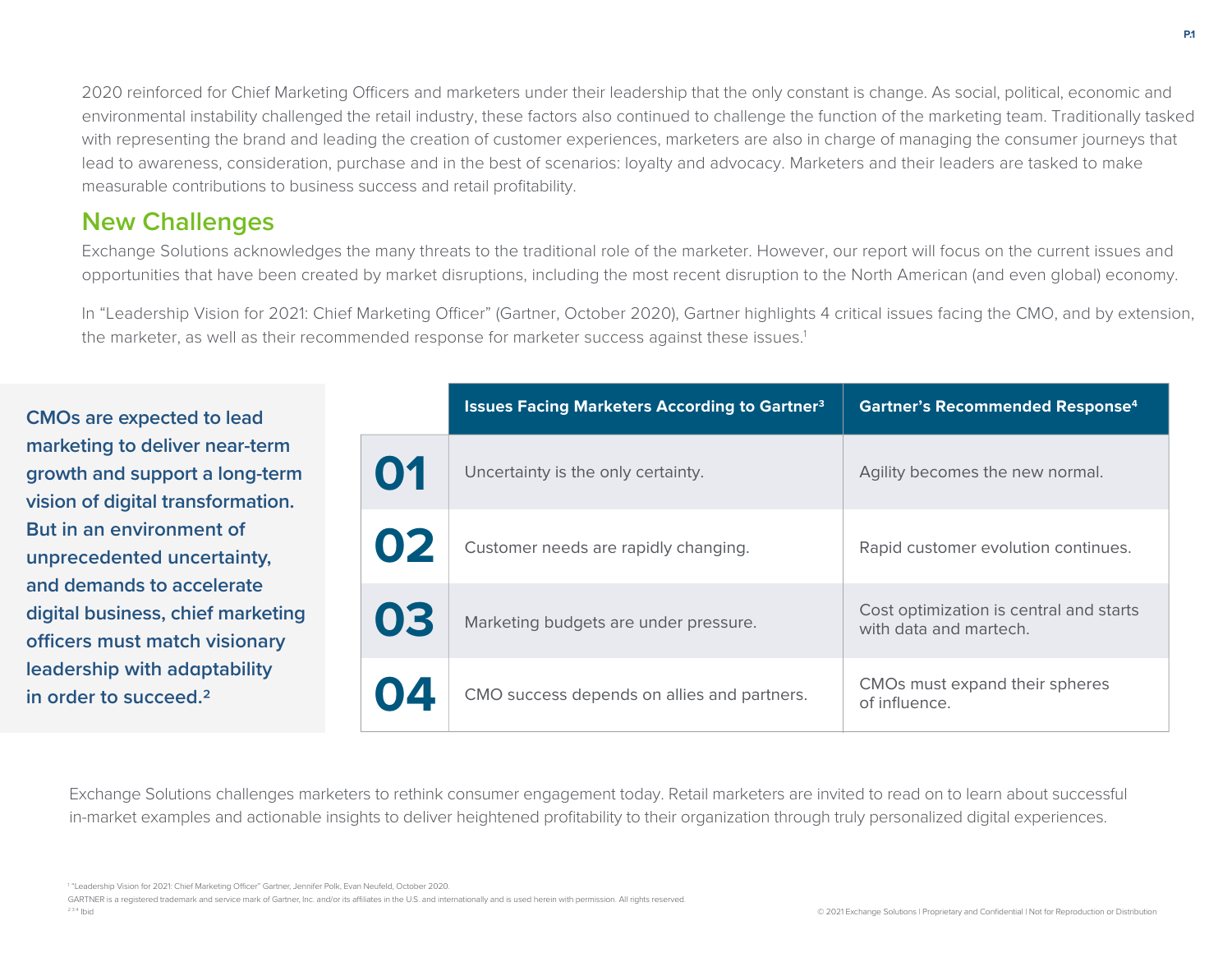# **Standard Market Conditioning**

Consumers and marketers have been perpetuating a vicious cycle that has trained the consumer to behave badly. **The Standard Marketer + Consumer Engagement Cycle** has forced marketers to engage with consumers using a broad range of engagement tactics that eat up the Marketing and Promotional Budget, only to have **most consumers wait to purchase at a high discount with the help of expensive mass promotions**.



**Broad segmentation strategies don't speak to the individuality of the consumer, which is why** most mass campaign strategies are **inefficient and wasteful of promotional budgets.** Marketers have accepted this as the (high) cost of doing business, while the rest **of the retail team – dissatisfied with eroded margins and profits – challenge the marketers to cut growing costs.** 

In addition to Standard Mass Engagement Tactics like Flyers, Traditional Advertising, Coupons and Discount Codes, retailers have turned to complex personalization tactics to treat consumers 1 to 1. However, retailers may still get challenged on the high cost and effort of some of these initiatives. Common challenges include the immensity of the change management effort and lack of team or leadership buy-in for fear that these expensive and time-consuming investments may not deliver commensurate and attributable returns. Hence, **the cycle is perpetuated when retailers** make the easier choice of high discount Mass Offers, even if it puts more pressure on budgets with their inefficiency and low returns on **these expensive promotional investments**.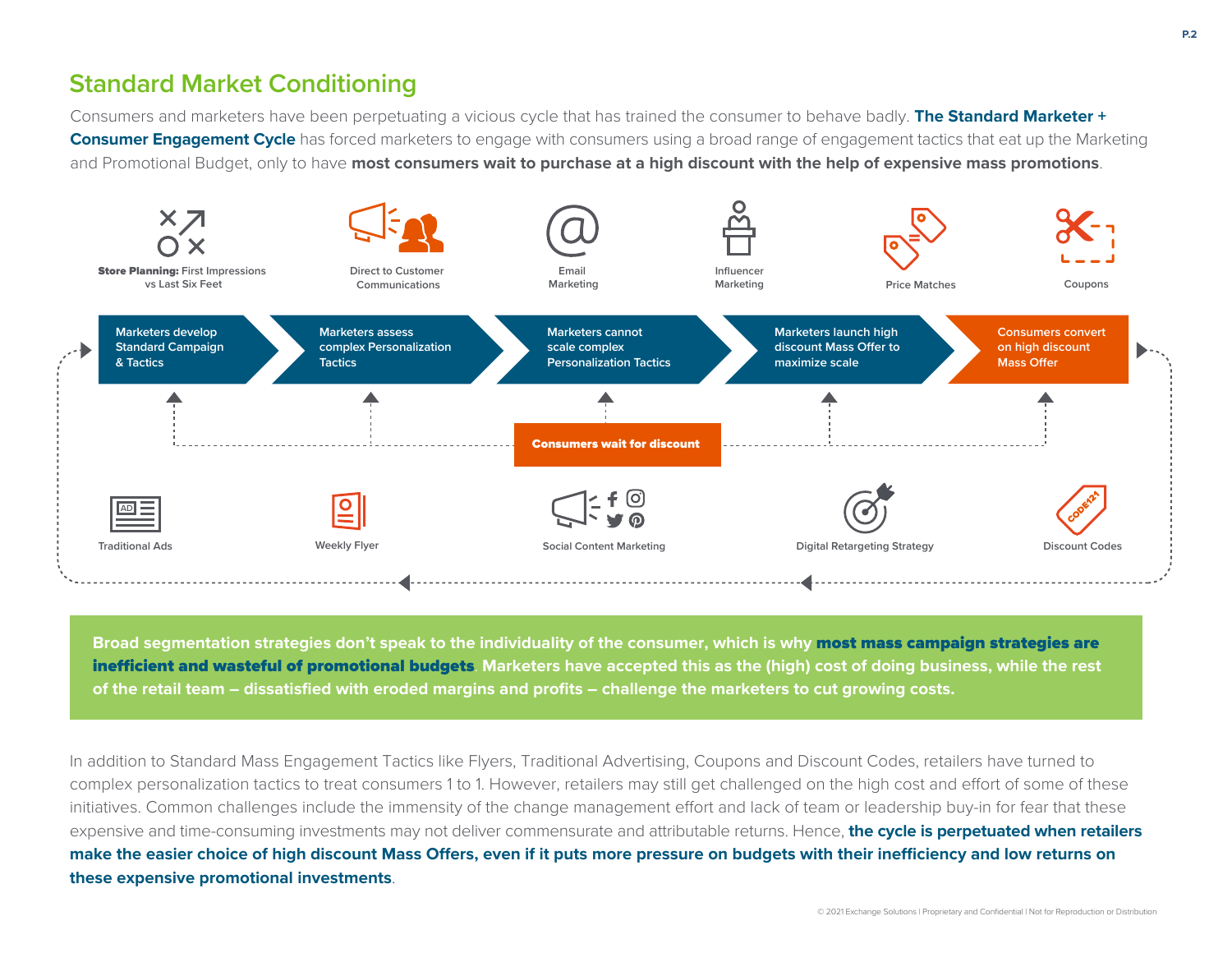# **Marketer Reconditioning and Response**

Is there a remedy? When considering that the consumer and retailer relationship is founded on an exchange of value, the fix lies in improving that relationship. Exchange Solutions believes there are easy to implement, economical and efficient ways for retailers to deliver value (i.e. incentives and rewards) to their consumers in exchange for the value of their incremental transactional and non-transactional behaviors. For us, optimizing this value exchange allows us to help retailers execute their consumer engagement and promotional strategies and gain consumer loyalty more profitably.

Our team believes value exchange can be optimized in brick and mortar stores and eCommerce, For eCommerce, ES Engage Personalized Offers has generated outstanding results for national retail clients. Consumer behaviors are analyzed in real-time so that offers are determined and targeted within milliseconds as the consumer's actions give real-time input about their research and purchase decision. These Personalized Offers are presented only to individual consumers who need the incentive to perform incremental behaviors and not to consumers who would have purchased anyway.

# **How ES Engage Personalized Offers Work in Real Time**



uses click-stream actions and available historical data to determine likely consumer actions and what they value based on how they behave as they consider their purchase

determines the right type of offer, spend amount and incentive value when an offer is required by an individual consumer to achieve the incremental behavior

shows the consumer a personalized offer rewarding the retailer's available currency, with the goal of converting them on their cart or stretching them to a higher purchase bracket

A personalized offer that uses each consumer's real-time propensity and the cart's available margin secures the purchase much more **eciently than a mass communicated discount or broadly segmented promotion.**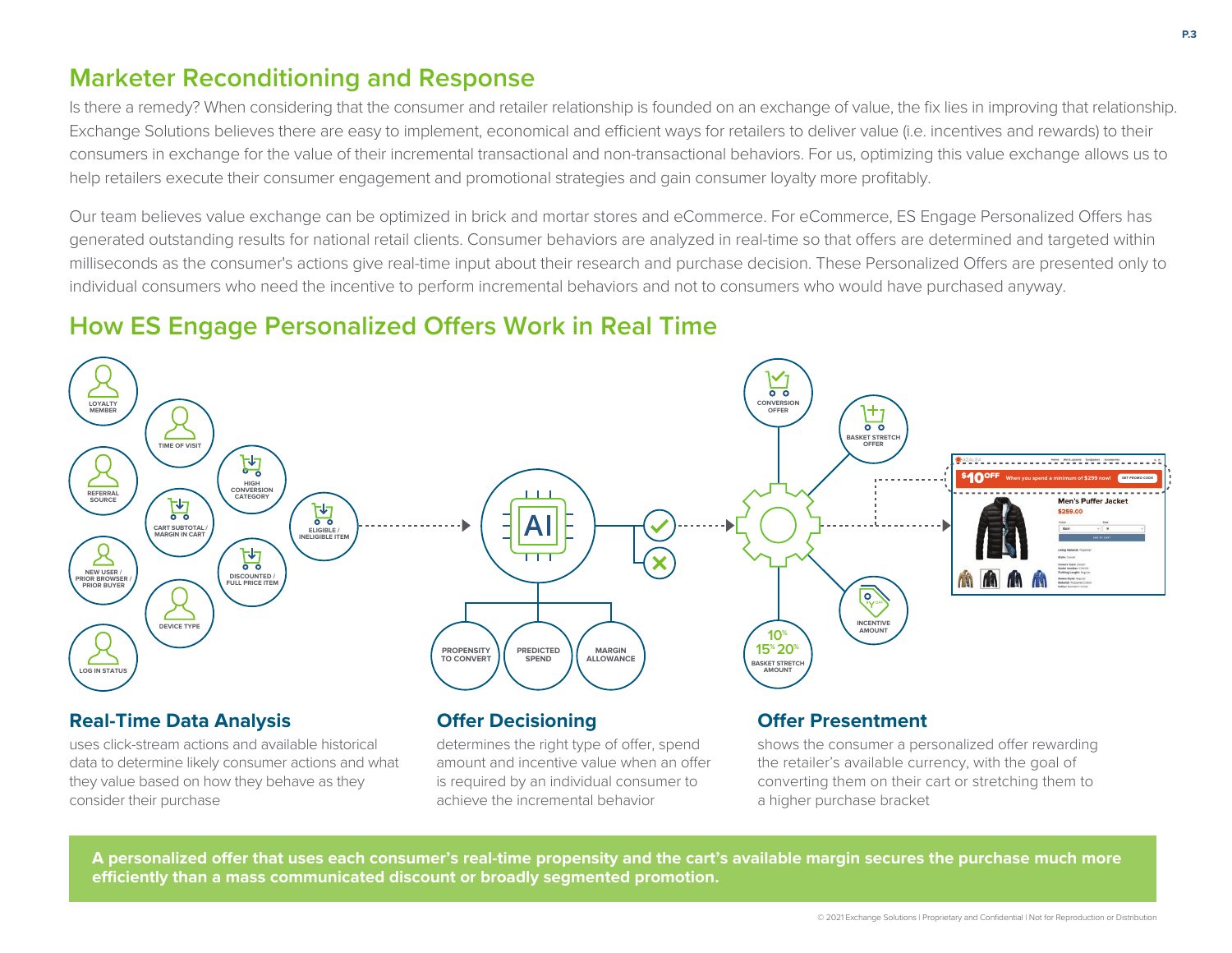# **Retailer Spotlight – Higher Returns on Attributable Revenue**

For several years, our national retail client has used ES Engage Personalized Offers to improve eCommerce profitability with higher conversion rates, increased average order values and more efficient use of promotional budget. Mostly, the client has employed ES Engage as an additional promotional tactic within their overall promotion strategy, which includes Mass Marketed Promotions and SKU-level or Brand/Manufacturer Coupons and Discounts. Attribution and trackability are important features of any promotion but can be the most difficult to measure and prove. With ES Engage, this client easily tracks attribution for all qualified transactions.

In 2020, **ES Engage contributed 70% of Total Revenue Attributed to Trackable eCommerce** 

**Promotions**. Not only does ES Engage make such a large contribution to the total Trackable Promotion Revenue, it's also one of the lowest touch promotions the client employs. With Exchange Solutions' help, the tech required only a one-time tag-based installation and does not require the client to do any offer upkeep or maintenance as the technology runs and responds to changing consumer needs and values in real-time. As well, since the offers are privately and individually displayed only to consumers who need it, there are no advertising costs associated to display it on the eCommerce property or even on any affiliate networks.

By comparison, a lot of investment goes into earning the balance of the Trackable Promotion Revenue. These are promotions like Save the Tax, Advertised Coupon Codes, Flash Sales, Seasonal Sales like Black Friday, Cyber Monday and other traditional retail Holiday Sales. Not only do large percentage discounts have to be advertised to the retailer's consumers, there's also all the costs of marketing labor to get these promotions up and running. With all that work only 1% of the total Trackable Promotion Revenue can yield similar returns to Personalized Offers Revenue, which give the client **2X the return on their promotional spend**.

It's great news for the top line, with total attributed revenues being so healthy. It's even better news for the bottom line, with efficient use of promotional spend. With minimal investment, **the retailer brings forward a highly engaging consumer experience** that gets the consumer to convert and increase their average order value at an optimized spend for the retailer. Personalized Offers deliver an engaging consumer experience, allowing the retailer to give **better value to the consumer in exchange for their transactional behavior**.

# Total Revenue Attributed To Trackable eCommerce Promotions

![](_page_4_Picture_7.jpeg)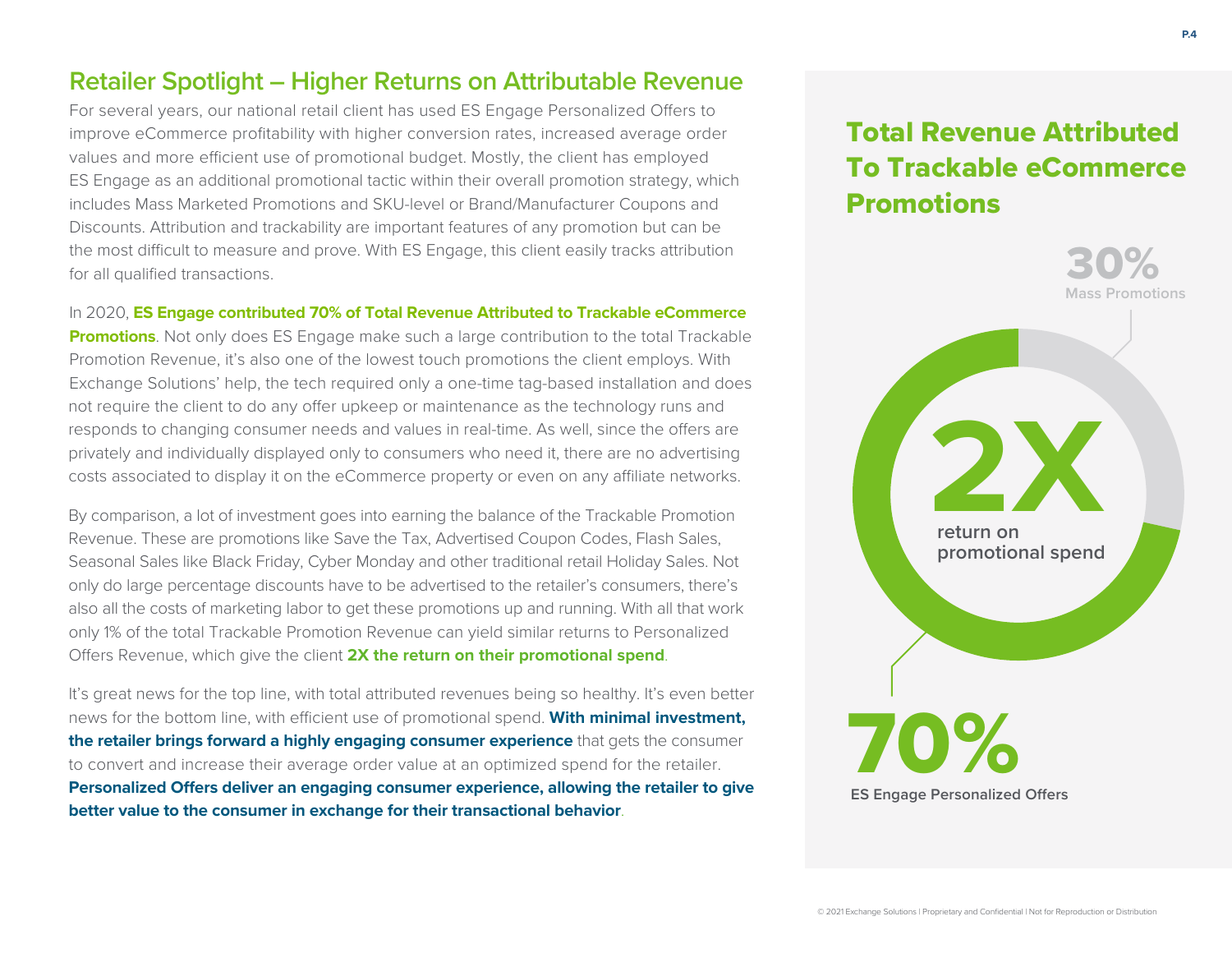# **SUSTAINED INCREMENTAL REVENUE FROM TREATED CONSUMERS**

![](_page_5_Figure_1.jpeg)

# **Retailer Spotlight – Sustained Incremental Revenue from Treated Consumers**

In exchange for the value that the consumers get as the retailer offers a personalized incentive for their purchase, the business receives the benefit of more engaged consumers who bring sustained incremental revenue to the retailer.

**Throughout the years of using ES Engage Personalized Offers, the retailer has observed sustained incremental revenue from a sub-set of returning consumers, who were treated in the past and now return and are willing to buy at full price without an incentive. These consumers have become more engaged with the brand and are now reconditioned to not rely on a high mass discount, or even a tailored incentive. This effect only further boosts revenues and profitability for the retailer.**

# **The Retailer Rises to the Challenge**

For this client, ES Engage Personalized Offers allows them to **succeed with agility**, adapting to consumer behavior in real-time. **01**

Marketers maintain **responsiveness to consumer values and needs as they change real-time**. For consumers who need the incentive, a margin-aware offer is individually presented, while consumers who were going to buy anyway are left without seeing a Personalized Offer. **02**

The retailer **optimizes their marketing spend**, especially in a time when marketers are under pressure to do more with less investments of budget, tech and labor. **03**

With ES Engage Personalized Offers, the retailer implements a scalable, efficient Personalization Tactic. While across their team, marketers now measure and report trackability and attribution of revenue earned by Personalized Offers, gaining buy-in across the organization. **04**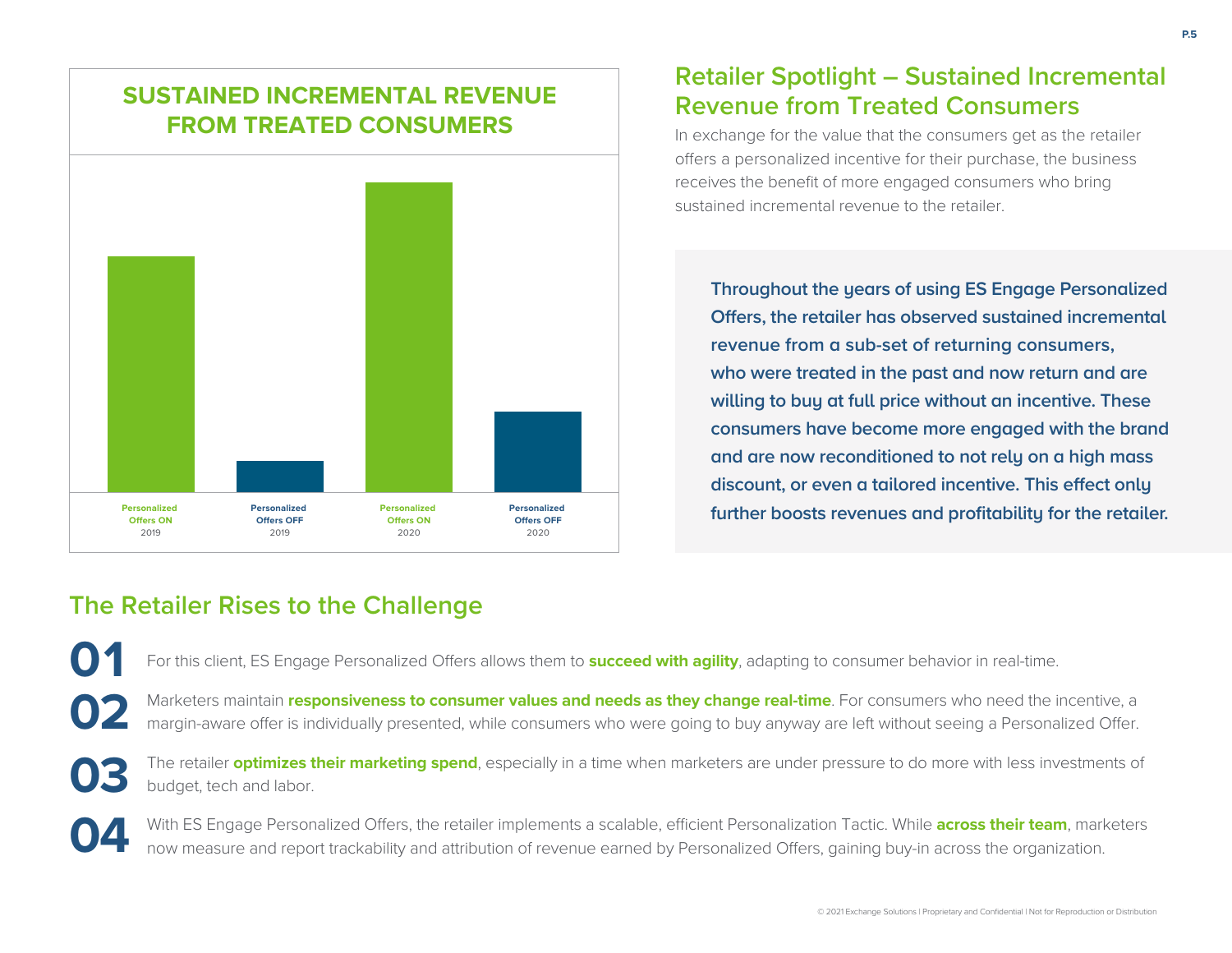# **Rising to the New Marketer Challenge**

ES Engage Personalized Offers allow marketers to respond with a concrete action plan addressing all the critical marketer issues Gartner highlights.

|    | <b>Issues Facing Marketers</b><br><b>According to Gartner<sup>1</sup></b> | <b>Gartner's Recommended</b><br>Response <sup>2</sup>             | <b>Exchange Solutions'</b><br><b>Actionable Insights</b>                                                                                                                                                                                      |
|----|---------------------------------------------------------------------------|-------------------------------------------------------------------|-----------------------------------------------------------------------------------------------------------------------------------------------------------------------------------------------------------------------------------------------|
| 01 | Uncertainty is the only certainty.                                        | Agility becomes the new normal.                                   | <b>Enhance agility and responsiveness</b><br>with ES Engage's real-time analysis of<br>consumer data which informs offer<br>decisioning and presentment.                                                                                      |
| 02 | Customer needs are rapidly<br>changing.                                   | Rapid customer evolution<br>continues.                            | Respond to the consumer's current needs<br>and actions in the moment with Personalized<br>Offers that are more dynamic than static rewards<br>systems and staid promotional calendars.                                                        |
| 03 | Marketing budgets are under<br>pressure.                                  | Cost optimization is central and<br>starts with data and martech. | Improve returns on promotional spend<br>with more efficient use of promotional<br>dollars, optimizing marketing budget,<br>technology and labor.                                                                                              |
|    | CMO success depends on allies<br>and partners.                            | CMOs must expand their spheres<br>of influence.                   | <b>Succeed with a team that includes partners</b><br>who are experts in consumer engagement. Help<br>your marketing team achieve buy-in internally<br>and across the organization with a solution<br>that easily demonstrates measurable ROI. |

It's time to challenge tried and tired traditions of consumer engagement in order to **transform profitability for your retail business**. Think differently now about how you can **optimize the value you give your consumers in exchange for the value they bring to your retail brand with their engagement and loyalty**. Rise to the new marketing challenge with more efficient investments in your consumer engagement strategy and reap better returns and profitability for your business.

<sup>1</sup> "Leadership Vision for 2021: Chief Marketing Officer" Gartner, Jennifer Polk, Evan Neufeld, October 2020.

GARTNER is a registered trademark and service mark of Gartner, Inc. and/or its affiliates in the U.S. and internationally and is used herein with permission. All rights reserved.

2 Ibid